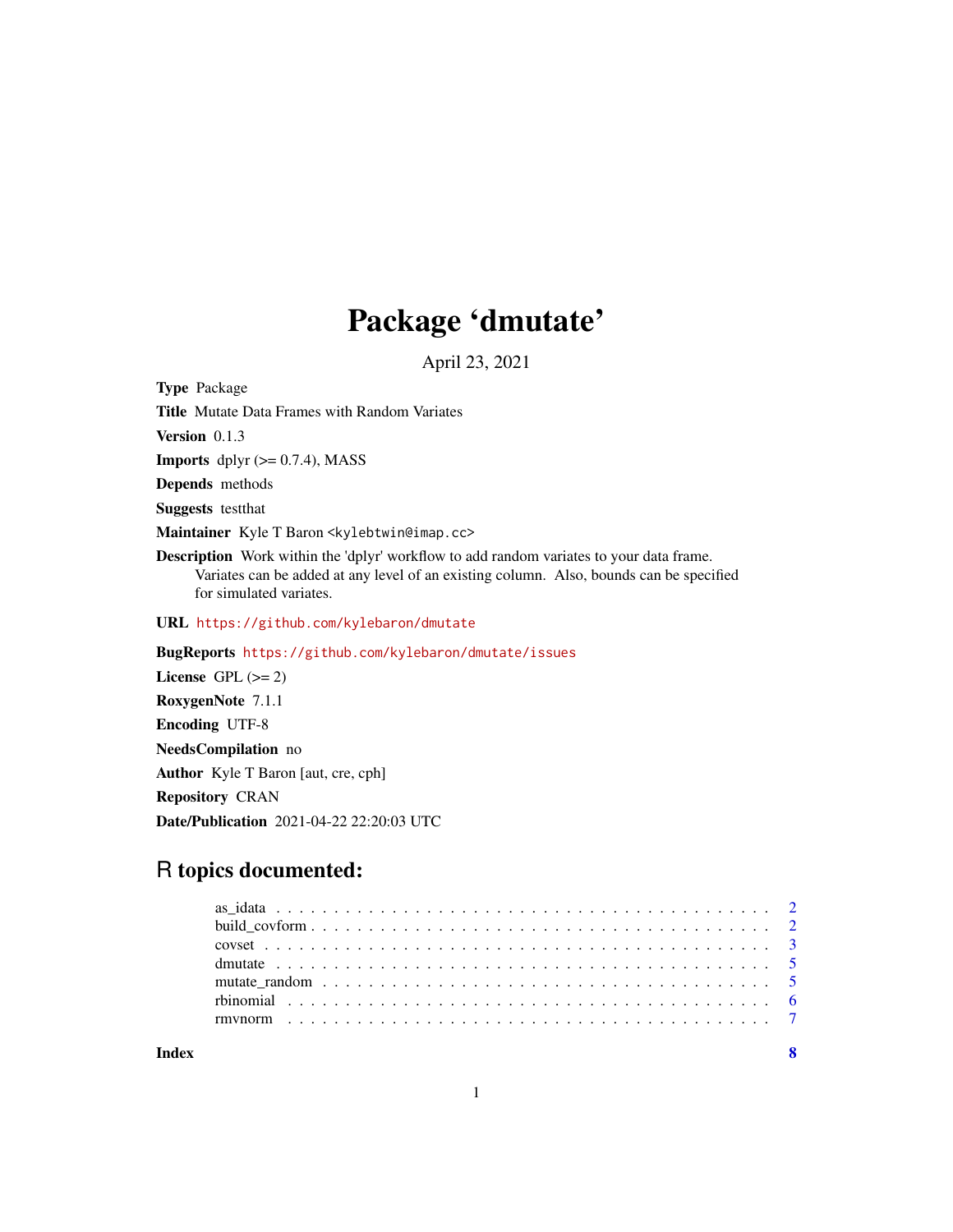<span id="page-1-0"></span>

#### Description

Create individual data frame from a covset object

#### Usage

```
as_idata(.covset, .n)
```
# Arguments

.covset a covset object .n number of IDs to simulate

#### Examples

cov1 <- covset(Y ~ rbinomial(0.2), Z ~ rnorm(2,2))

as\_idata(cov1, 10)

build\_covform *Build a object or formula to use with covset.*

#### Description

build\_covform formulates then parses a formula that can be used in a covset. build\_covobj just assembles the object directly.

#### Usage

```
build_covform(
  var,
  dist,
  args,
  lower = NULL,
  upper = NULL,
 by = NULL,
  envir = parent.frame()
)
build_covobj(
  var,
  dist,
```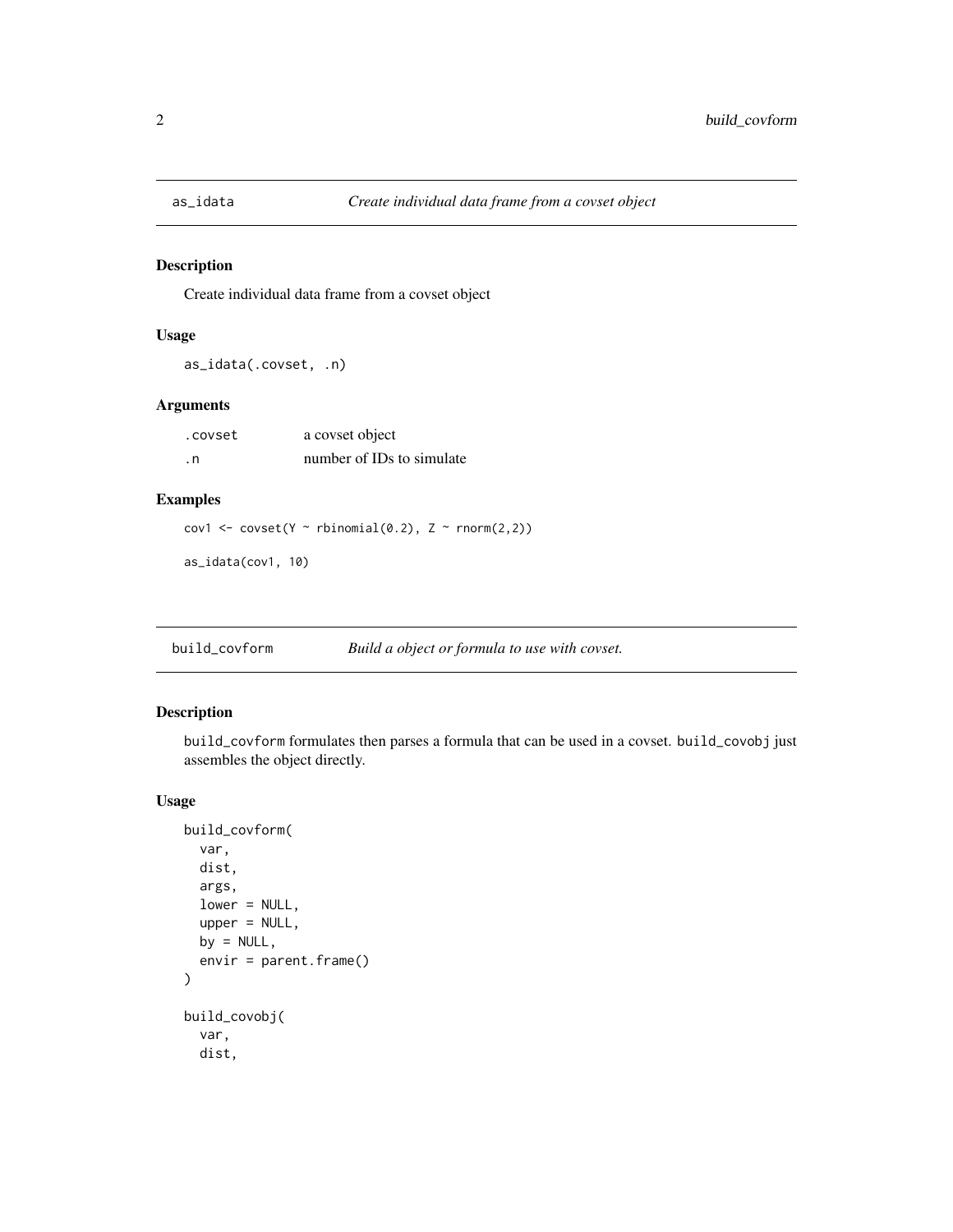<span id="page-2-0"></span> $\frac{1}{3}$ 

```
args,
  upper = NULL,
  lower = NULL,
 by = NULL,
  envir = parent.frame()
\mathcal{L}
```
# Arguments

| var   | variable name, character                         |
|-------|--------------------------------------------------|
| dist  | distribution function name                       |
| args  | character vector of arguments for dist           |
| lower | lower limits for var                             |
| upper | upper limits for var                             |
| by    | grouping variable                                |
| envir | environment for resolving symbols in expressions |

# Details

When length of var is greater than one, both lower and upper must be named vectors when specifiation is made. However, it is acceptable to specify nothing or to use unnamed limits when the lenght of var is 1.

#### Examples

```
build_covform("WT", "rnorm", c("mu = 80", "sd = 40"), lower = 40, upper = 140)
build_covform("WT", "rnorm", "80,40", lower = 40, upper = 140)
build_covobj("WT", "rnorm", "80,40", lower = 40, upper = 140)
```
covset *Covobj and covset objects.*

# Description

Covobj and covset objects.

Create a set of covariates.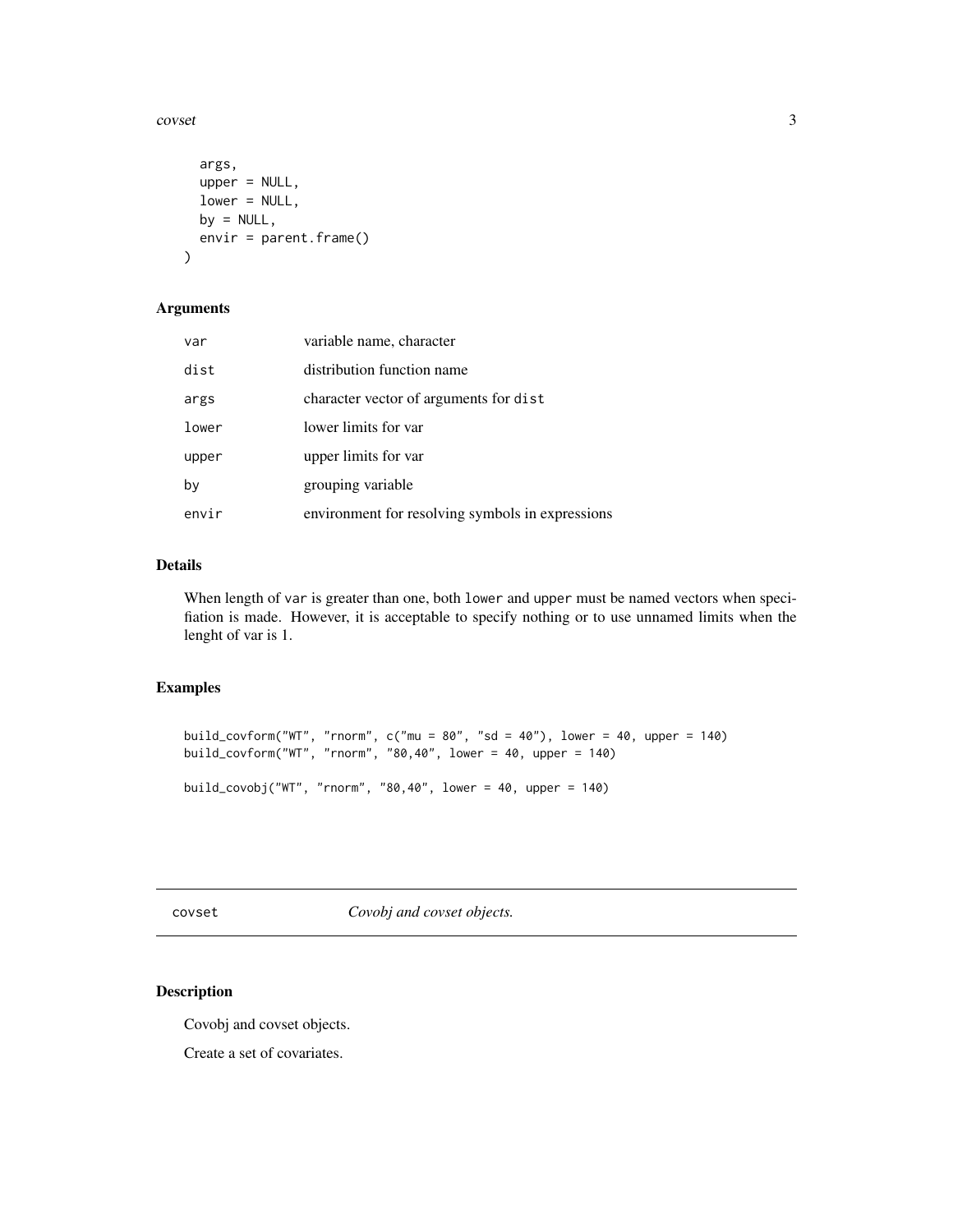#### Usage

```
new\_covobj(x, envir = parent-frame(), ...)## S3 method for class 'covobj'
print(x, \ldots)## S4 method for signature 'covobj'
as.list(x, \ldots)## S4 method for signature 'covset'
as.list(x, \ldots)## S3 method for class 'covset'
print(x, \ldots)covset(..., envir = parent.frame())
rvset(...)
as.covset(x)
```
#### Arguments

| $\times$                | a formula; may be quoted       |
|-------------------------|--------------------------------|
| envir                   | for formulae                   |
| $\cdot$ $\cdot$ $\cdot$ | formulae to use for the covset |

# Details

rvset is an alias for covset.

# Examples

```
obj <- new_covobj(Y[0,80] ~ rnorm(20,50))
obj
as.list(obj)
a \leftarrow Y \sim runif(\emptyset, 1)b \leftarrow Z \sim \text{rbeta}(1,1)set <- covset(a,b)
set
as.list(set)
```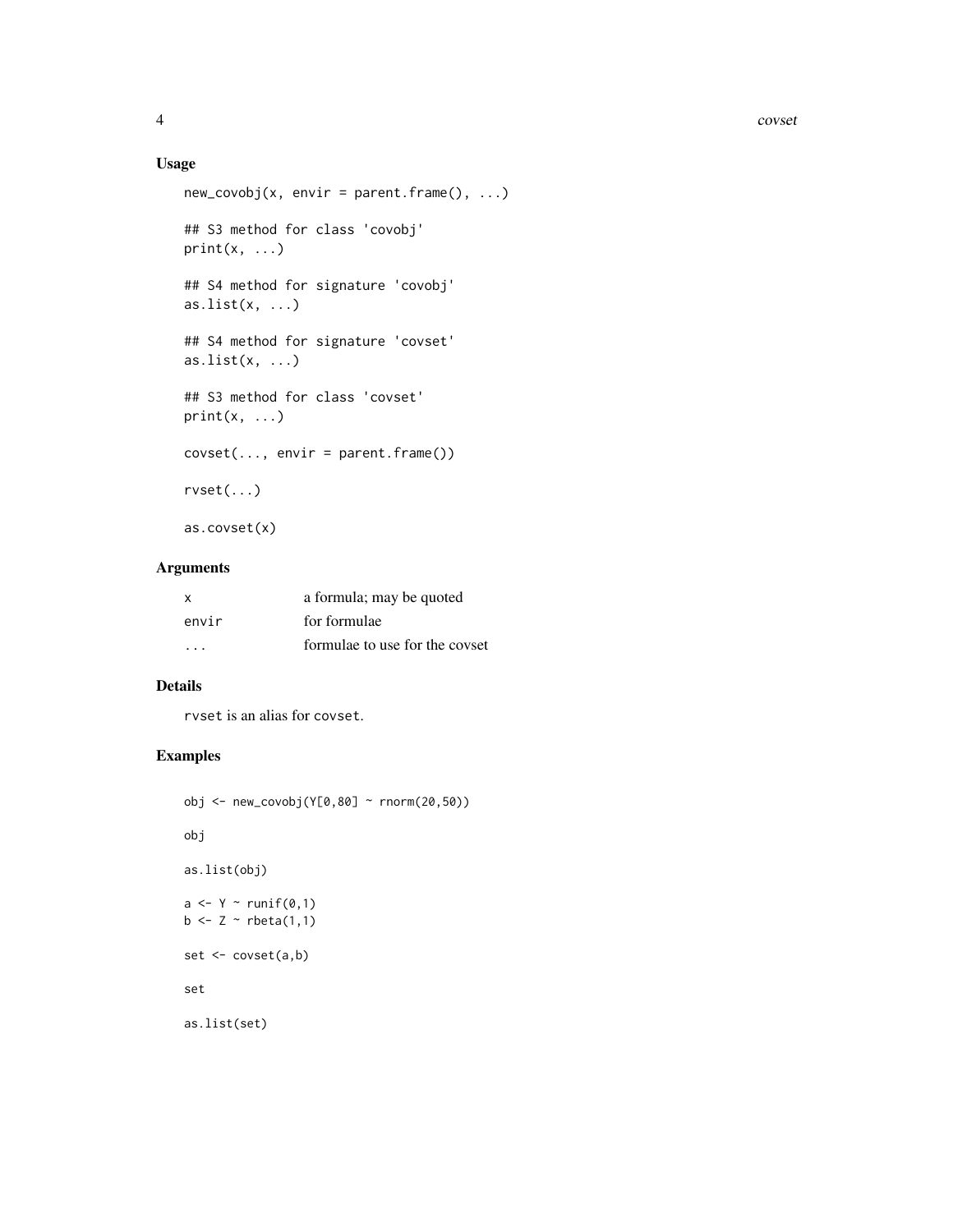<span id="page-4-0"></span>

#### Description

mutate a data frame, adding random variables.

Apply formulae to a data frame

#### Usage

dmutate(data, ...)

# Arguments

| data | a data frame                                   |
|------|------------------------------------------------|
| .    | formulae and other arguments for mutate_random |

# Examples

idata <- dplyr::data\_frame(ID = 1:10) dmutate(idata,  $y \sim$  rbinomial(0.5), wt  $\sim$  rnorm(mu,sd),  $envir = list(mu = 50, sd = 20)$ 

<span id="page-4-1"></span>mutate\_random *Add random variates to a data frame.*

# Description

Add random variates to a data frame.

#### Usage

```
mutate_random(data, input, ...)
## S4 method for signature 'data.frame,formula'
mutate_random(data, input, ...)
## S4 method for signature 'data.frame,character'
mutate_random(data, input, envir = parent.frame(), ...)
## S4 method for signature 'data.frame,list'
mutate_random(data, input, ...)
```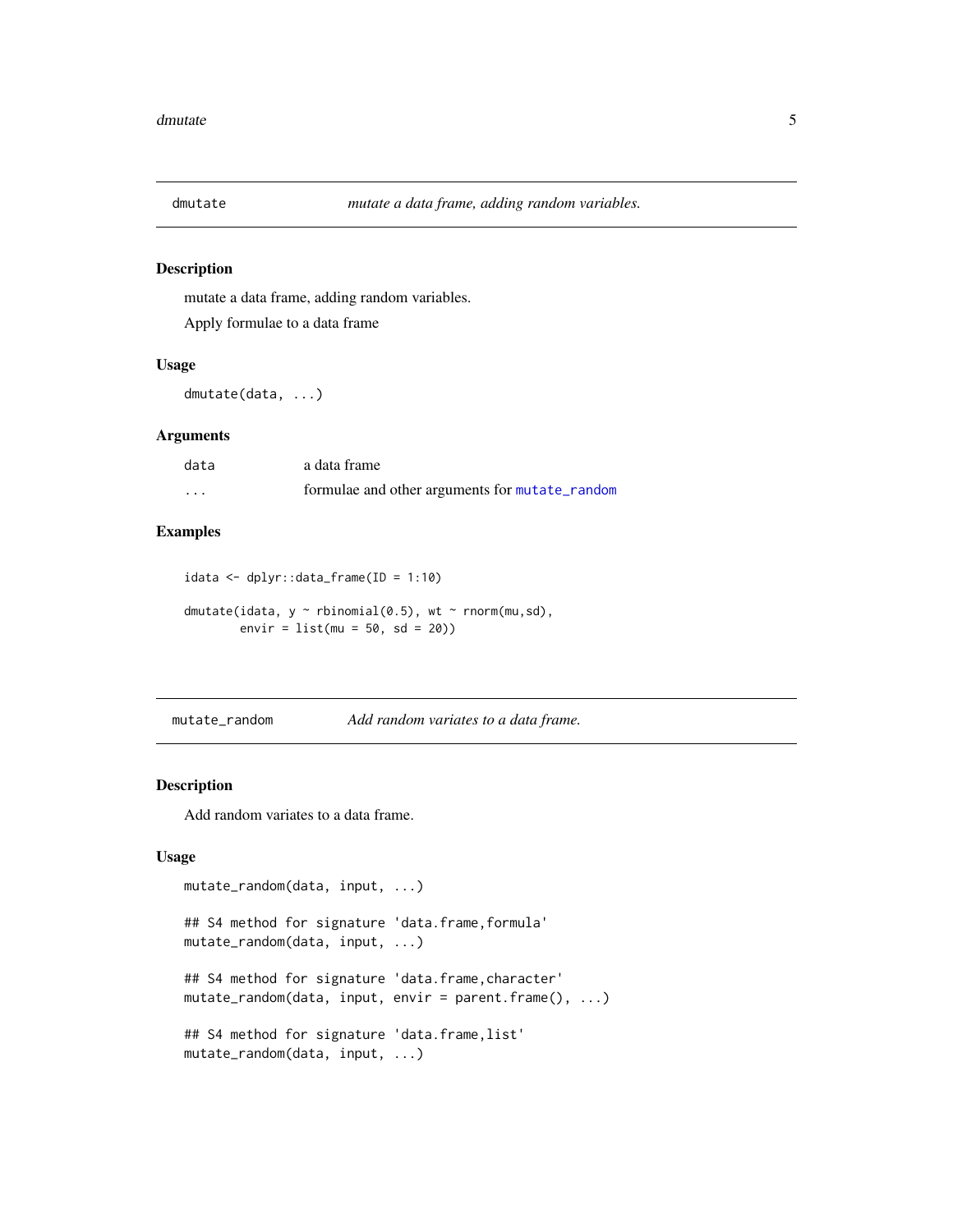```
## S4 method for signature 'data.frame, covset'
mutate_random(data, input, ...)
## S4 method for signature 'data.frame,covobj'
```

```
mutate_random(data, input, envir = parent.frame(), ...)
```
# Arguments

| data                    | the data.frame to mutate           |
|-------------------------|------------------------------------|
| input                   | an unquoted R formula; see details |
| $\cdot$ $\cdot$ $\cdot$ | additional inputs                  |
| envir                   | environment for object lookup      |

#### Examples

```
data \leq data.frame(ID=1:10, GROUP = sample(c(1,2,3),10,replace=TRUE))
```

```
mutate_random(data, AGE[40,90] ~ rnorm(55,50))
mutate_random(data, RE ~ rbeta(1,1) | GROUP)
```

```
e <- list(lower=40,upper=140,mu=100,sd=100)
```

```
egfr <- covset(EGFR[lower,upper] ~ rnorm(mu,sd))
```

```
mutate_random(data,egfr,envir=e)
```
#### rbinomial *Simulate from binomial distribution.*

# Description

Wrapper for [rbinom](#page-0-0) with trial size of 1.

#### Usage

rbinomial(n, p, ...)

 $rbern(n, p, ...)$ 

# Arguments

| n | number of variates          |
|---|-----------------------------|
| D | probability of success      |
| . | passed along as appropriate |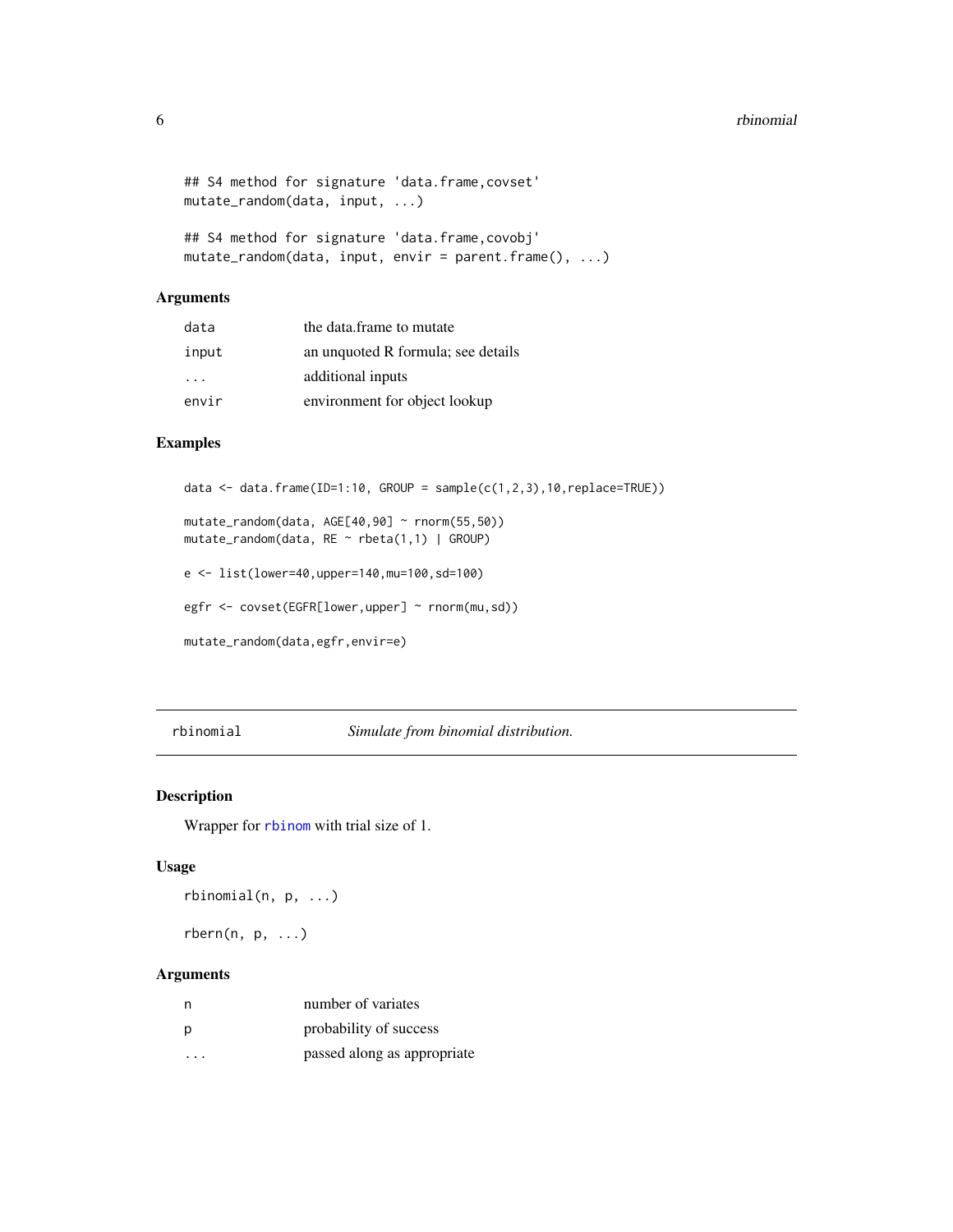#### <span id="page-6-0"></span>rmvnorm 7

# Details

The size of each trial is always 1.

#### rmvnorm *Simulate from multivariate normal distribution.*

# Description

Simulate from multivariate normal distribution.

# Usage

```
rmvnorm(n, mu, Sigma)
```
rlmvnorm(n, ...)

rmassnorm(n, ...)

rlmassnorm(n, ...)

#### Arguments

| n        | number of variates                                                      |
|----------|-------------------------------------------------------------------------|
| mu       | vector of means                                                         |
| Sigma    | variance-covariance matrix with number of columns equal to length of mu |
| $\cdots$ | arguments passed to rmynorm                                             |

# Details

rlmvnorm is a multivariate log normal.

rmassnorm and rlmassnorm simulate the multivariate normal using the MASS package.

#### Value

Returns a matrix of variates with number of rows equal to n and mumber of columns equal to length of mu.